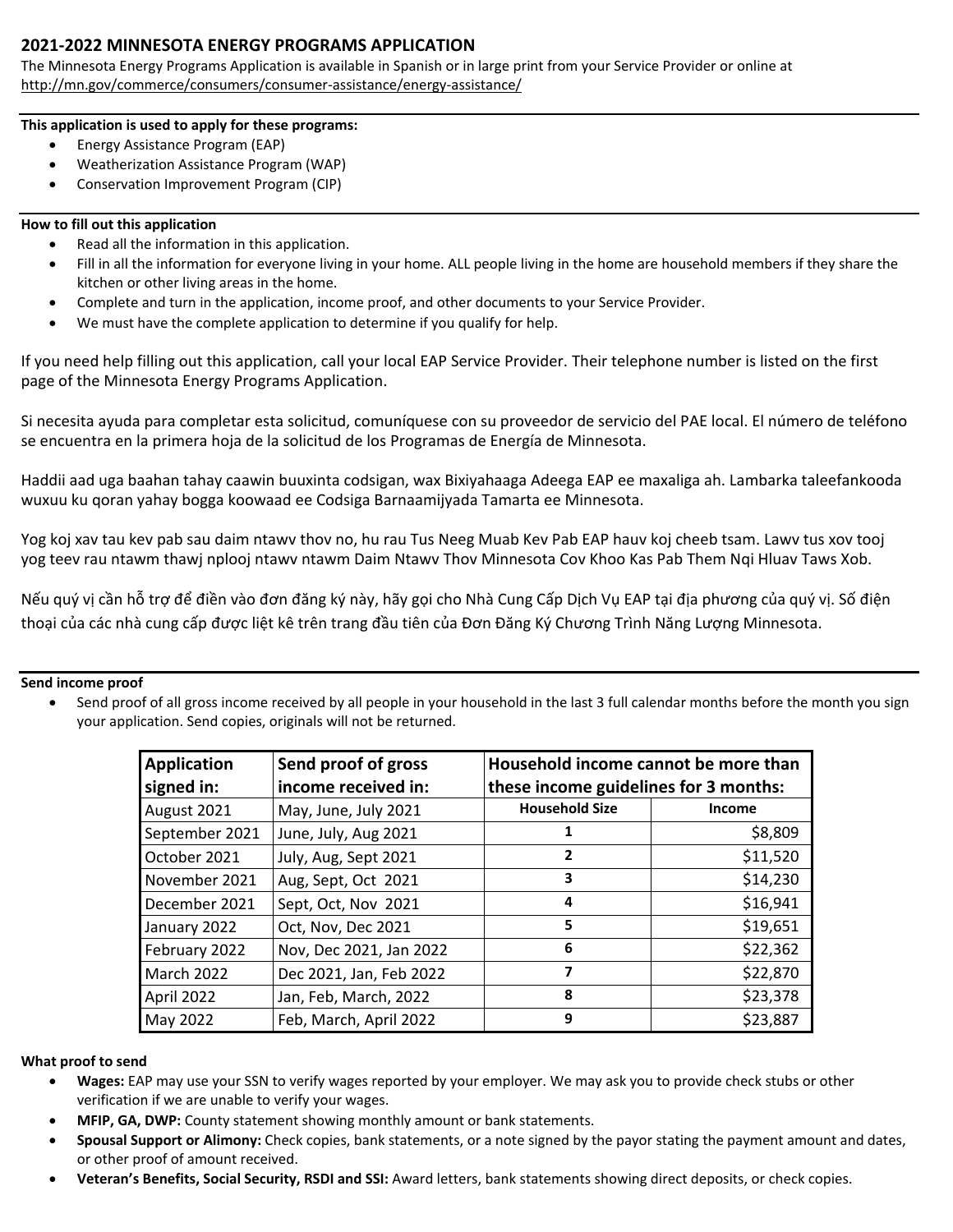- **Workers' Compensation, Short Term and Long Term Disability**: Benefit award notice, copies of workers' compensation or disability checks, workers' compensation records, or attorney's records.
- **Unemployment Compensation:** EAP may verify this income for you.
- **Self-Employed, Farm, and Rental Income:** The first 2 pages of your most recent IRS-1040 tax return and Schedule 1. If you did not file taxes, call your Service Provider and ask for a Self-Employment Form.
- **Interest, Dividends:** Bank statements, IRS-1099, or IRS-1040.
- **Retirement Income including IRA income:** Benefit checks/stubs, bank statements or award letter.
- **Pensions and Annuities:** Benefit checks/stubs, bank statements or award letter.
- **Tribal Per Capita, Bonus, or Judgment Payments:** Benefit checks/stubs, bank statements or award letter.
- **No Income:** If your household has no income and no one is self-employed, call your Service Provider.

#### **\*\*Please send copies of your income proof. Originals will not be returned\*\***

#### **What happens next?**

- Your local Service Provider will review your application and contact you if they need additional information.
- If they have all the necessary information, your Service Provider will process the application as quickly as possible, and you will receive a letter telling you if you can get help.
- If approved, we will pay your benefit to the companies listed on your application.
- If denied, we will tell you the reason and how you may reapply or appeal the decision.

#### **Energy emergency help**

The Energy Assistance Program may be able to help if you have an energy emergency. Contact your Service Provider if:

- You have a past due energy bill that you cannot pay
- Your heat or electric is shut off or will be shut-off
- You are unable to get a fuel delivery
- You own your home and your furnace is not working

#### **Social Security Numbers (SSNs)**

SSNs are required for all applicants unless you are applying as an eligible non-citizen (for example, a permanent resident, asylee, refugee, etc.). If you do not provide valid social security numbers or immigration documents, we cannot process your application. If you are an eligible non-citizen, you may be able to apply without an SSN. Contact your Service Provider to find out the required documents. If you or some members of your household are ineligible non-citizens, your household may still get help if any household member is a citizen or eligible noncitizen. Contact your Service Provider for details. The State will use SSNs in the administration of EAP to check identity, prevent duplicate participation, and determine eligibility for public benefits. Your SSN will also be used to obtain wage and unemployment compensation information from the Minnesota Department of Employment and Economic Development (DEED), verify information you give us on the application, and to prevent, detect, and correct fraud, waste, and abuse.

#### **Non-Citizen Applicants**

To get help from Minnesota Energy Programs, you must be a citizen or in the United States (US) legally. **Energy Assistance benefits are not counted in public charge determinations.** You can apply and get help for eligible household members, even if you or some household members are not eligible because of immigration status. Members of your household who are eligible non-citizens must show proof of their immigration status. Give a copy of both sides of immigration cards or other documents that show immigration status for every household member who is an eligible non-citizen. All household members, regardless of immigration or citizenship status, must provide their income information, but only those who are citizens or eligible non-citizens will be counted as household members. Contact your Service Provider to find out what is required for your situation. **We do not share information about you with the US Citizenship and Immigration Services (USCIS) without your permission.** 

#### **Weatherization Assistance Program (WAP) Income Eligibility Guidelines**

You may be eligible for the Weatherization Assistance Program (WAP) even if your household's income is higher than the EAP limits. WAP provides free home energy upgrades to income-eligible homeowners and renters to help save energy and make your home a healthy and safe place to live. For information, visit https://mn.gov/commerce/consumers/consumer-assistance/weatherization or call **1-800-657-3710**

#### **Cold Weather Rule Protection**

If you use natural gas or electricity to heat your home or you need electricity to operate your thermostat or furnace fan, you may be eligible for Cold Weather Rule protection between October 1 and April 30.

- The Cold Weather Rule helps protect your service from disconnection or can help you get your service reconnected.
- **To get Cold Weather Rule protection, you MUST contact your energy companies and make and keep a payment plan. If you miss a payment, you lose your protection and you could lose your heat.**
- If you receive Energy Assistance, you pre-qualify for Cold Weather Rule protection. The Energy Assistance Program is not a payment plan and will not replace what you need to pay.
- Your Service Provider can help you make a reasonable payment plan with your energy companies.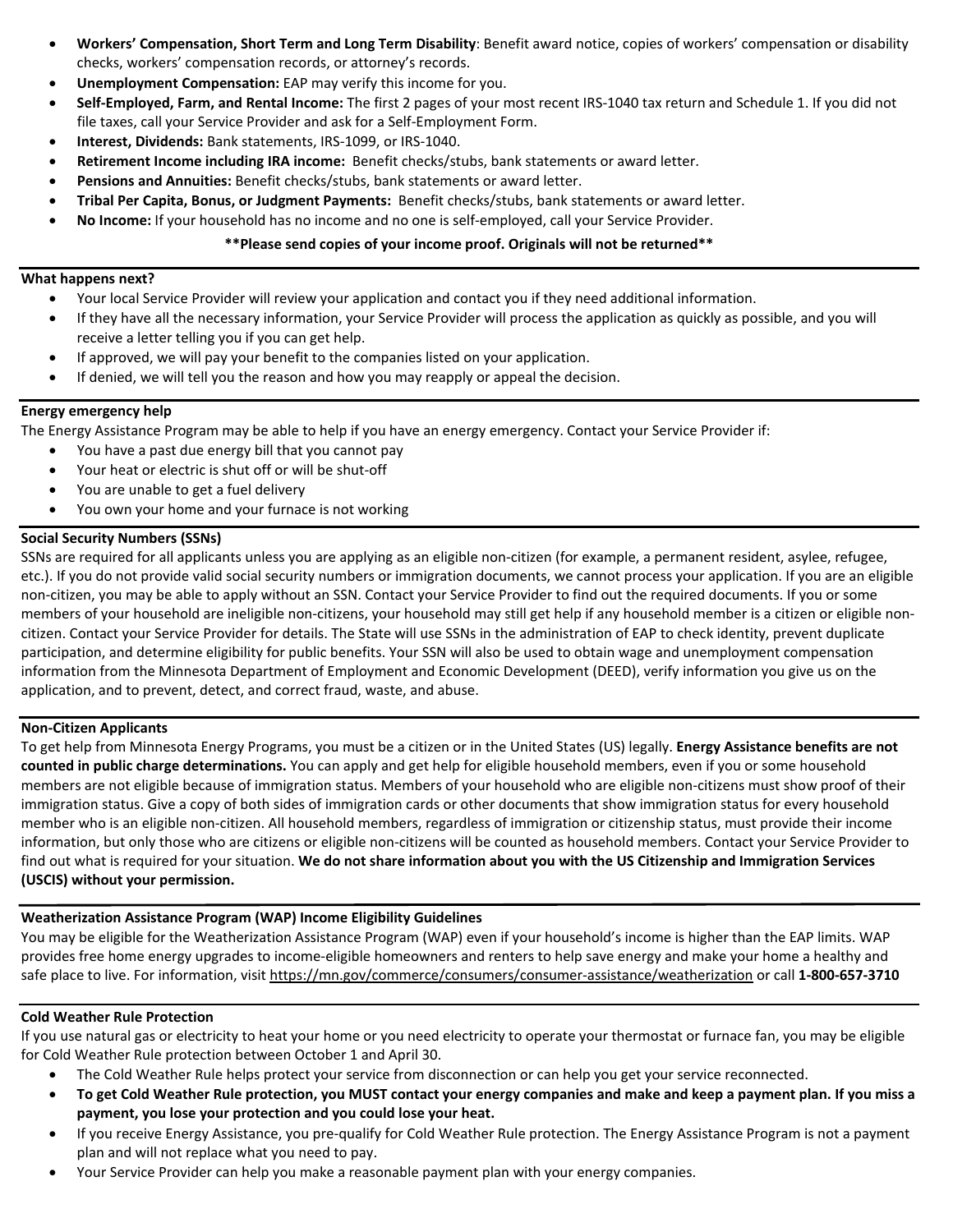#### **To use this fillable Energy Assistance application form**:

- 1. Type your answers into the fillable fields. Use the instructions to help complete the application.
- 2. Next:

- Either print out, sign and date a hard copy of your complete application (to mail/deliver), **OR**

- Email the completed fillable application along with a picture of the handwritten text and signature below, electronically submitted along with a completed fillable PDF application.

*I, [printed name] intend for my signature below to be used only in conjunction with the attached ENERGY PROGRAMS APPLICATION. By signing below, I agree to all elements of the attached application. [Signature], [Date]*

- 3. [To find your local Energy Assistance Pro](https://mn.gov/commerce/consumers/consumer-assistance/energy-assistance/eap-provider.jsp)gram provider, call 1-800-657-3710 or see this list of providers by County or Tribe.
- 4. Email, mail or deliver the complete application and any required documents to your local Energy Assistance Program provider.

**Please use black ink to complete your application. Do not use highlighters on the documents you send.** 

| For office use only |  |
|---------------------|--|
| HH:                 |  |
| Referral            |  |
| Rep#:               |  |
| Grant amount:       |  |

#### **Please note:** this

fillable .pdf form is not accessible when using a screen reader program. Your local Energy Assistance provider can help you complete the application.

# **COMMERCE DEPARTMENT**

*Before completing this application, carefully read the enclosed "Your Rights and Responsibilities" and Instructions.* **Part 1. Personal Information** - **Verify all preprinted information is correct. Enter changes as needed.**

**2021-2022 MINNESOTA ENERGY PROGRAMS APPLICATION** 

| <b>Your Social Security Number (SSN)</b>                                                                                                      |                       |                  | • Social security numbers (SSN) are required for all household members and will be verified                                                                                                                                                                                                                                           |                   |
|-----------------------------------------------------------------------------------------------------------------------------------------------|-----------------------|------------------|---------------------------------------------------------------------------------------------------------------------------------------------------------------------------------------------------------------------------------------------------------------------------------------------------------------------------------------|-------------------|
|                                                                                                                                               |                       |                  | . If a valid SSN is not available, another form of documentation is required<br>. If any household members are ineligible non-citizens, your household may still receive<br>assistance if at least 1 household member is a citizen or eligible non-citizen<br>. We use your SSN to get wage and unemployment compensation information |                   |
| Your Legal Name:                                                                                                                              |                       |                  |                                                                                                                                                                                                                                                                                                                                       | $MM - DD - YYYY$  |
| <b>First Name</b>                                                                                                                             | M.I.                  | Last Name        |                                                                                                                                                                                                                                                                                                                                       | Date of Birth     |
| <b>Current Address Where You Live</b>                                                                                                         |                       |                  | Mailing Address (if different from address where you live):                                                                                                                                                                                                                                                                           |                   |
| House Number and Street<br><b>MN</b>                                                                                                          | Apt#                  | Street or PO Box |                                                                                                                                                                                                                                                                                                                                       | Apt#              |
| City                                                                                                                                          | State Zip Code County | City             | State                                                                                                                                                                                                                                                                                                                                 | Zip Code          |
| Language<br>Spoken:                                                                                                                           |                       |                  |                                                                                                                                                                                                                                                                                                                                       | $\Box$ Mobile     |
| Email Address: $\ldots$ Email Address: $\ldots$ Email extendination contact me in writing, I prefer: $\Omega$ US Mail (letter) $\Omega$ Email |                       |                  |                                                                                                                                                                                                                                                                                                                                       |                   |
| Authorized Representative: If you complete this section, the "Authorized Representative" has permission to act for you.                       |                       |                  |                                                                                                                                                                                                                                                                                                                                       |                   |
| <b>First Name</b>                                                                                                                             | Last Name             |                  | Phone                                                                                                                                                                                                                                                                                                                                 |                   |
| If you want the Authorized Representative to get mail on your behalf, add their address here:                                                 |                       |                  |                                                                                                                                                                                                                                                                                                                                       |                   |
| Street or PO Box                                                                                                                              |                       | Apt#<br>City     |                                                                                                                                                                                                                                                                                                                                       | Zip Code<br>State |
|                                                                                                                                               |                       |                  | YOU MUST SIGN AND DATE THIS APPLICATION AT THE BOTTOM OF THE LAST PAGE                                                                                                                                                                                                                                                                |                   |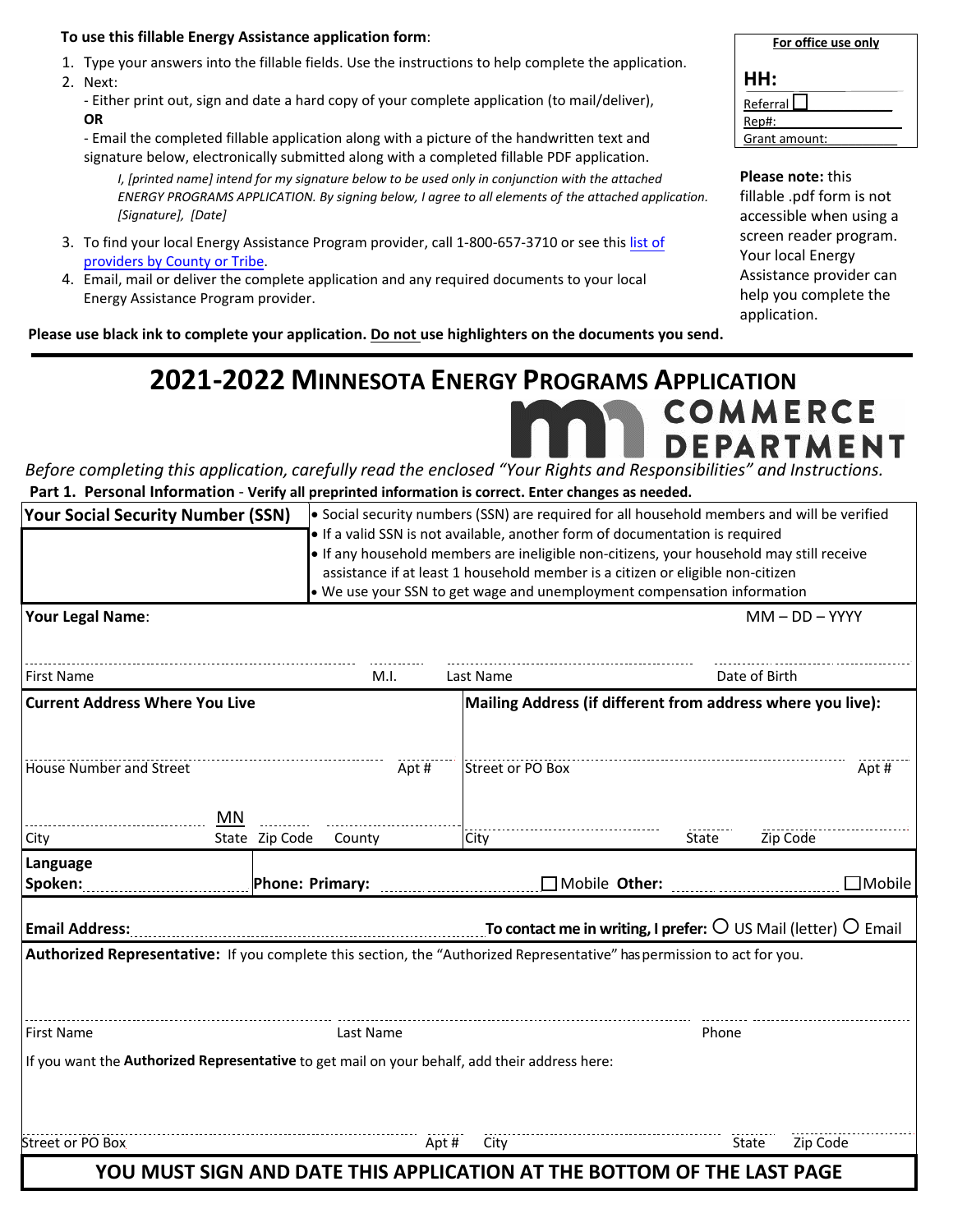## **Part 2. Household Information**

**LIST ALL HOUSEHOLD MEMBERS, STARTING WITH YOU (non-custodial parents may include their minor children):**

| <b>REQUIRED —</b>                                                 |                                                                                                                                                                                        |                                                                                                                                                                                                                                                                                                                                                                                                                                                                                                                                                                                              |                      | <b>LAST 6</b><br><b>MONTHS</b>  |                          |                                               |                                                                                                                                                                                                  |              |                               |            |         |
|-------------------------------------------------------------------|----------------------------------------------------------------------------------------------------------------------------------------------------------------------------------------|----------------------------------------------------------------------------------------------------------------------------------------------------------------------------------------------------------------------------------------------------------------------------------------------------------------------------------------------------------------------------------------------------------------------------------------------------------------------------------------------------------------------------------------------------------------------------------------------|----------------------|---------------------------------|--------------------------|-----------------------------------------------|--------------------------------------------------------------------------------------------------------------------------------------------------------------------------------------------------|--------------|-------------------------------|------------|---------|
|                                                                   | <b>Social Security Number</b>                                                                                                                                                          | <b>Legal Name</b><br>First M.I. Last                                                                                                                                                                                                                                                                                                                                                                                                                                                                                                                                                         | Date of Birth        |                                 | Income                   | <b>Employers</b><br>Number of                 | Gender<br>write in                                                                                                                                                                               | Race         | <b>Hispanic</b><br>Latino/a/x | Disability | Veteran |
| 555-55-5555                                                       |                                                                                                                                                                                        | Pat T. Smith                                                                                                                                                                                                                                                                                                                                                                                                                                                                                                                                                                                 | $mm$ -dd-yyyy $ Y/N$ |                                 |                          |                                               | Female                                                                                                                                                                                           | see<br>below | Y/N                           | Y/NY/N     |         |
|                                                                   |                                                                                                                                                                                        |                                                                                                                                                                                                                                                                                                                                                                                                                                                                                                                                                                                              |                      |                                 |                          |                                               |                                                                                                                                                                                                  |              |                               |            |         |
|                                                                   |                                                                                                                                                                                        |                                                                                                                                                                                                                                                                                                                                                                                                                                                                                                                                                                                              |                      |                                 |                          |                                               |                                                                                                                                                                                                  |              |                               |            |         |
|                                                                   |                                                                                                                                                                                        |                                                                                                                                                                                                                                                                                                                                                                                                                                                                                                                                                                                              |                      |                                 |                          |                                               |                                                                                                                                                                                                  |              |                               |            |         |
|                                                                   |                                                                                                                                                                                        |                                                                                                                                                                                                                                                                                                                                                                                                                                                                                                                                                                                              |                      |                                 |                          |                                               |                                                                                                                                                                                                  |              |                               |            |         |
|                                                                   |                                                                                                                                                                                        |                                                                                                                                                                                                                                                                                                                                                                                                                                                                                                                                                                                              |                      |                                 | $\overline{\phantom{0}}$ |                                               |                                                                                                                                                                                                  |              |                               |            |         |
|                                                                   |                                                                                                                                                                                        |                                                                                                                                                                                                                                                                                                                                                                                                                                                                                                                                                                                              |                      |                                 |                          |                                               |                                                                                                                                                                                                  |              |                               |            |         |
|                                                                   |                                                                                                                                                                                        |                                                                                                                                                                                                                                                                                                                                                                                                                                                                                                                                                                                              |                      |                                 |                          |                                               |                                                                                                                                                                                                  |              |                               |            |         |
|                                                                   |                                                                                                                                                                                        |                                                                                                                                                                                                                                                                                                                                                                                                                                                                                                                                                                                              |                      |                                 |                          |                                               |                                                                                                                                                                                                  |              |                               |            |         |
|                                                                   |                                                                                                                                                                                        | Attach a separate sheet if necessary for any additional household members.                                                                                                                                                                                                                                                                                                                                                                                                                                                                                                                   |                      |                                 |                          |                                               |                                                                                                                                                                                                  |              |                               |            |         |
| Race:<br>Income<br>$\Box$ Wages<br>and Schedule 1                 | $A = Asian$<br>□ Self-Employment*/Farm Income*                                                                                                                                         | $B = Black$ or African American<br>$P$ = Native Hawaiian or Other Pacific Islander<br>Is anyone in your household currently an employee or board member of this energy assistance agency? O Yes O No<br>How many people live in your home? How many do NOT have health insurance?<br>Has any household members' income decreased in the past 3 months? O Yes O No If yes, whose manufacture incontriving the N<br>Income, benefits, and other assistance: Check all that apply for everyone in your household and send proof.<br>*Send first 2 pages of your most recent IRS-1040 tax return |                      | $W = White$<br>$\Box$<br>ப<br>ш |                          | Rental Income                                 | I = American Indian or Alaska Native<br>$M = Multi Race$<br><b>Unemployment Compensation</b><br>Interest or Dividend Income<br><b>Workers' Compensation</b><br><b>Contract for Deed Interest</b> | $O = Other$  |                               |            |         |
| <b>Benefits</b><br>Ц<br>□<br>$\Box$<br>$\Box$<br>$\Box$<br>ш<br>ப | Social Security Benefits (SSDI, RSDI, SSA)<br>Supplemental Security Income (SSI)<br>Retirement Income (including IRA, etc.)<br>General Assistance (GA)<br>No proof of income required: | Pension/Annuity (including quarterly & annual)<br>Minnesota Family Investment Program (MFIP)<br>Child Support - Monthly amount \$                                                                                                                                                                                                                                                                                                                                                                                                                                                            |                      | О<br>ш<br>ш<br>□<br>ப<br>□      |                          | Veterans' Benefits<br><b>Other Assistance</b> | <b>Tribal Per Capita Payments</b><br><b>Tribal Judgments or Tribal Bonus</b><br>Long/Short-term Disability<br>Alimony or Spousal Support<br>Diversionary Work (DWP)                              |              |                               |            |         |
| Food Support<br>□<br>□<br>$\Box$                                  | <b>Earned Income Tax Credit</b>                                                                                                                                                        | No Income: Please call your service provider.                                                                                                                                                                                                                                                                                                                                                                                                                                                                                                                                                |                      |                                 | of income.               |                                               | Your application will be delayed if<br>you do not include all required proof                                                                                                                     |              |                               |            |         |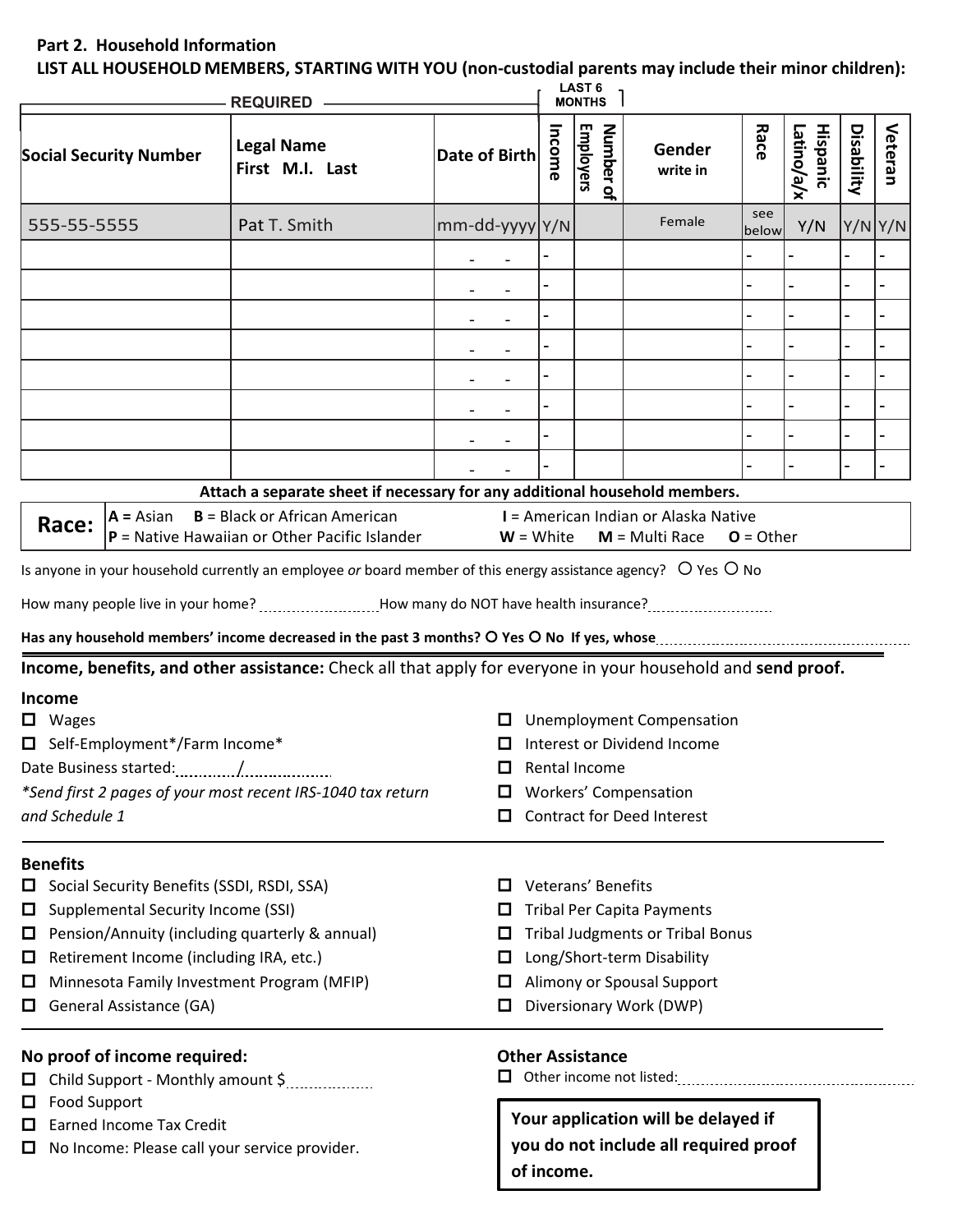#### **Part 3. Housing Information**

| <b>Type of Housing:</b>                                                                                      | required                                                                                                                                                                                                                                                             |  |
|--------------------------------------------------------------------------------------------------------------|----------------------------------------------------------------------------------------------------------------------------------------------------------------------------------------------------------------------------------------------------------------------|--|
| O House<br>O Apartment/Condo<br>O Townhouse<br>O Mobile Home<br>O Duplex<br>$\bigcirc$ Triplex<br>O Fourplex | <b>Renters:</b> Do you get a rent subsidy or do you live in subsidized housing? $\overline{O}$ Yes $\overline{O}$ No<br>Is heat or electricity included in your rent? Check those that apply: $\Box$ Heat $\Box$ Electric<br>Apt#                                    |  |
| O Other                                                                                                      | Zip Code<br>State <sub>nnumm</sub>                                                                                                                                                                                                                                   |  |
| How long have you<br>lived in your current                                                                   | <b>Homeowners:</b> Do you own or are you buying your home? $\circ$ Yes $\circ$ No<br>If your furnace/heating system is currently <b>NOT</b> working, check this box: $\Box$<br>Call your service provider immediately if your furnace/heating system is not working. |  |
| home?<br>Years                                                                                               | <b>Business Use of Home:</b> If you are self-employed, is the business at your home? $O$ Yes $O$ No<br>If Yes, what kind of business and what work is done in your home or on your property?                                                                         |  |
| Months                                                                                                       | Do you rent part of your home to anyone? $O$ Yes $O$ No                                                                                                                                                                                                              |  |

## **Part 4. Energy Providers**

# **What companies supply heat, electricity, and water\* to your home?**

Send a copy of your last bills and/or fuel receipt with this application.

**\*Help may be available if you have a past due water bill.**

|                                                                                                                                                                                                                                                                                                                                                                                                                                                                                                               | <b>Main Heating</b>                                        | <b>Other Heating</b>                                      | <b>Electric</b>           | <b>Solar Garden</b>                          | Water |
|---------------------------------------------------------------------------------------------------------------------------------------------------------------------------------------------------------------------------------------------------------------------------------------------------------------------------------------------------------------------------------------------------------------------------------------------------------------------------------------------------------------|------------------------------------------------------------|-----------------------------------------------------------|---------------------------|----------------------------------------------|-------|
| <b>Company</b><br><b>Name</b>                                                                                                                                                                                                                                                                                                                                                                                                                                                                                 |                                                            |                                                           |                           |                                              |       |
|                                                                                                                                                                                                                                                                                                                                                                                                                                                                                                               | and Fuel O Natural Gas O Propane   O Natural Gas O Propane | Type:   ○ Oil ○ Biofuel ○ Steam   ○ Oil ○ Biofuel ○ Steam | $\Box$ Heat with electric |                                              |       |
| <b>Account</b><br>Number:                                                                                                                                                                                                                                                                                                                                                                                                                                                                                     |                                                            |                                                           |                           |                                              |       |
| Name on<br>Account:                                                                                                                                                                                                                                                                                                                                                                                                                                                                                           |                                                            |                                                           |                           |                                              |       |
| If you heat with wood or other biofuel:<br>We will split your benefit between your main heating company and electric company.<br>Biofuel you use - O Wood O Pellets O Corn O Other<br><b>OPTIONAL:</b> If you want your benefit paid differently, please indicate below:<br>What percent of your heat does this supply? 					 %<br>O All to main heating O All to electric O Other:<br>the contract of the contract of the contract of the contract of the contract of<br>How many bedrooms are in your home? |                                                            |                                                           |                           |                                              |       |
| Do you share your fuel tank or energy meter with another household? O Yes O No                                                                                                                                                                                                                                                                                                                                                                                                                                |                                                            |                                                           |                           | Do you supply your own wood/corn? O Yes O No |       |

#### **Energy or Water Emergency**

If you have an emergency right now or cannot pay your past due bill, check the type of situation below and send a copy of the notice:

| $\Box$ Already disconnected.                 |                                                                                  | Disconnect Date: | Contact your                                   |
|----------------------------------------------|----------------------------------------------------------------------------------|------------------|------------------------------------------------|
| $\Box$ Received disconnect notice. Company:  |                                                                                  | Date Scheduled:  |                                                |
| $\Box$ Cannot pay past due balance. Company: |                                                                                  |                  | energy company<br>to set up a<br>payment plan. |
|                                              | $\Box$ Fuel tank empty (or less than 20% in tank). What % is in your tank today: |                  |                                                |

#### **Additional Information**

- Do you want information about how free home improvements through the Weatherization Assistance Program may help health conditions like asthma, COPD, other respiratory ailments, heart disease or other chronic conditions? O Yes O No
- Do you want to register to vote or update your registration if you have moved?  $\bigcirc$  Yes  $\bigcirc$  No
- If you listed a mobile device, do you want to receive text messages about the Energy Assistance Program or other programs? O Yes O No
- **How did you hear about the Energy Assistance Program?**  $\Box$  **Friends/Family**  $\Box$  **Newspaper**  $\Box$  **Radio**  $\Box$  **Landlord** County Worker Veteran's Office Nursing Services State or County Website Utility/Fuel Provider Other .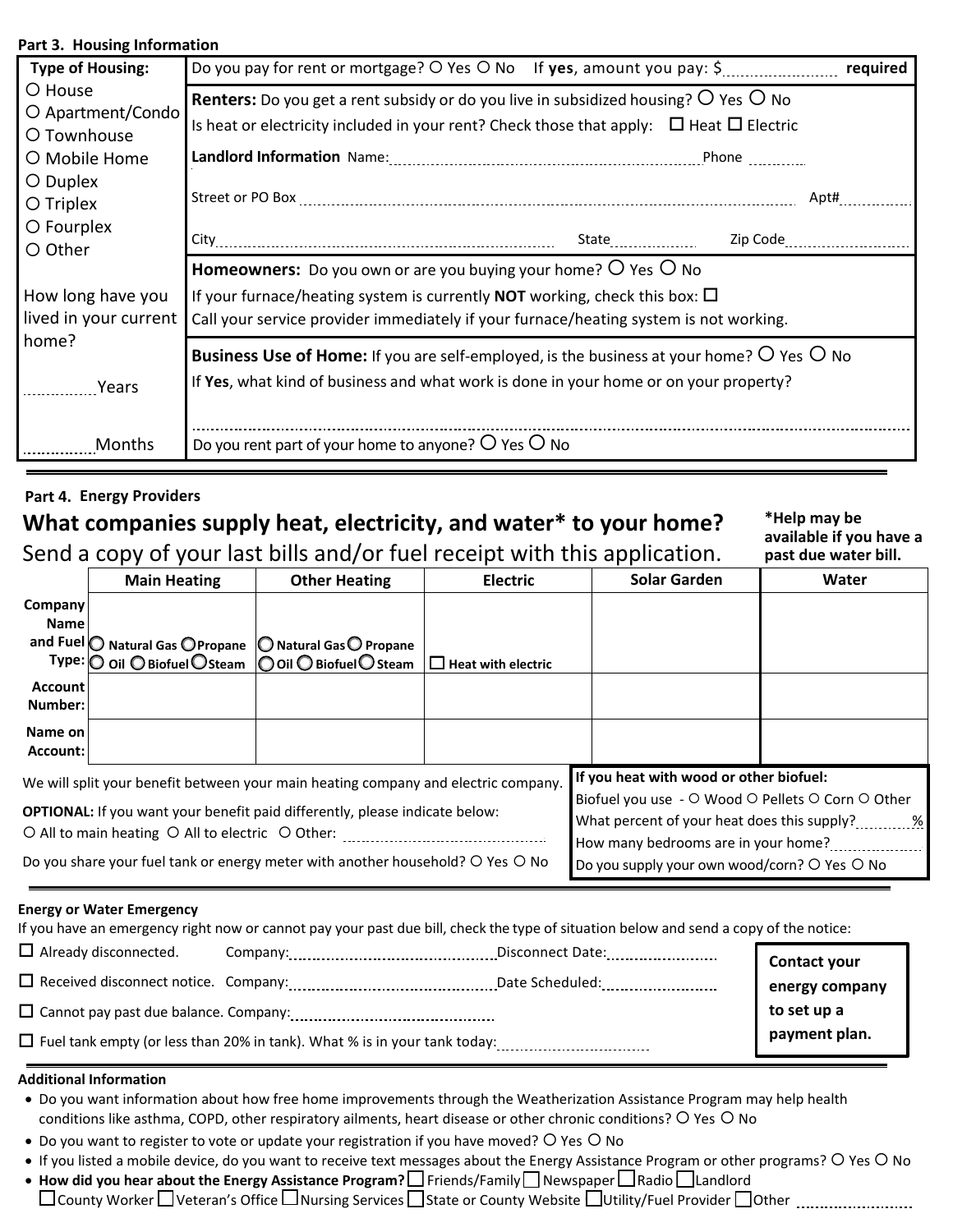## **Part 5. Consent and Signature for October 1, 2021 to September 30, 2022**

- 1. I give my consent for my heating, electric, and water companies to give data about my account and energy and water use to the Minnesota Department of Commerce (Commerce) and Commerce's contractors for the Energy Assistance Program (EAP), the Weatherization Assistance Program (WAP) and the Conservation Improvement Program (CIP).
- 2. I authorize the Social Security Administration, the Minnesota Department of Human Services and its affiliated agencies, and the Minnesota Department of Employment and Economic Development to share data concerning my Social Security Number, public benefits received, and income within the last year for eligibility for benefits with Commerce and Commerce's contractors for EAP, WAP and CIP.
- 3. I authorize Minnesota EAP, WAP, and CIP to:
	- Contact my employer to verify my income.
	- Contact my landlord to confirm my residency and/or heating source if I am a renter.
- 4. I authorize my EAP, WAP and CIP Service Providers to contact me for outreach and referral.
- 5. By signing, I affirm that all data in this application is correct. I also acknowledge that:
	- I currently reside at the address listed on this application.
	- I am signing on behalf of all household members.
	- I may have to prove my statements.
	- I may be held civilly or criminally liable under federal or state law for knowingly making false or fraudulent statements.
	- I have rights under EAP, WAP, and CIP. I have received a copy of the "Privacy Notice and Your Rights and Responsibilities" and agree to its terms and conditions.
	- I may appeal local Energy Programs Service Provider decisions about my benefits.
	- I understand that missing information will delay determining if I qualify for help.
	- I understand that my Service Provider may be able to help pay past due energy bills and/or make a payment plan with my energy companies.
	- I understand that filling out this application does not guarantee that my household will receive assistance.
	- I am an adult, emancipated minor, or a minor head of a household with no adults or emancipated minors.

| <b>Print Name:</b> |               |
|--------------------|---------------|
| Signature:         | Today's Date: |

**All applications must be postmarked or received by EAP on or before May 31, 2022.** 

**Your application must be postmarked or received within 60 days of the date you sign it.** 

**Apply early, funds may run out.**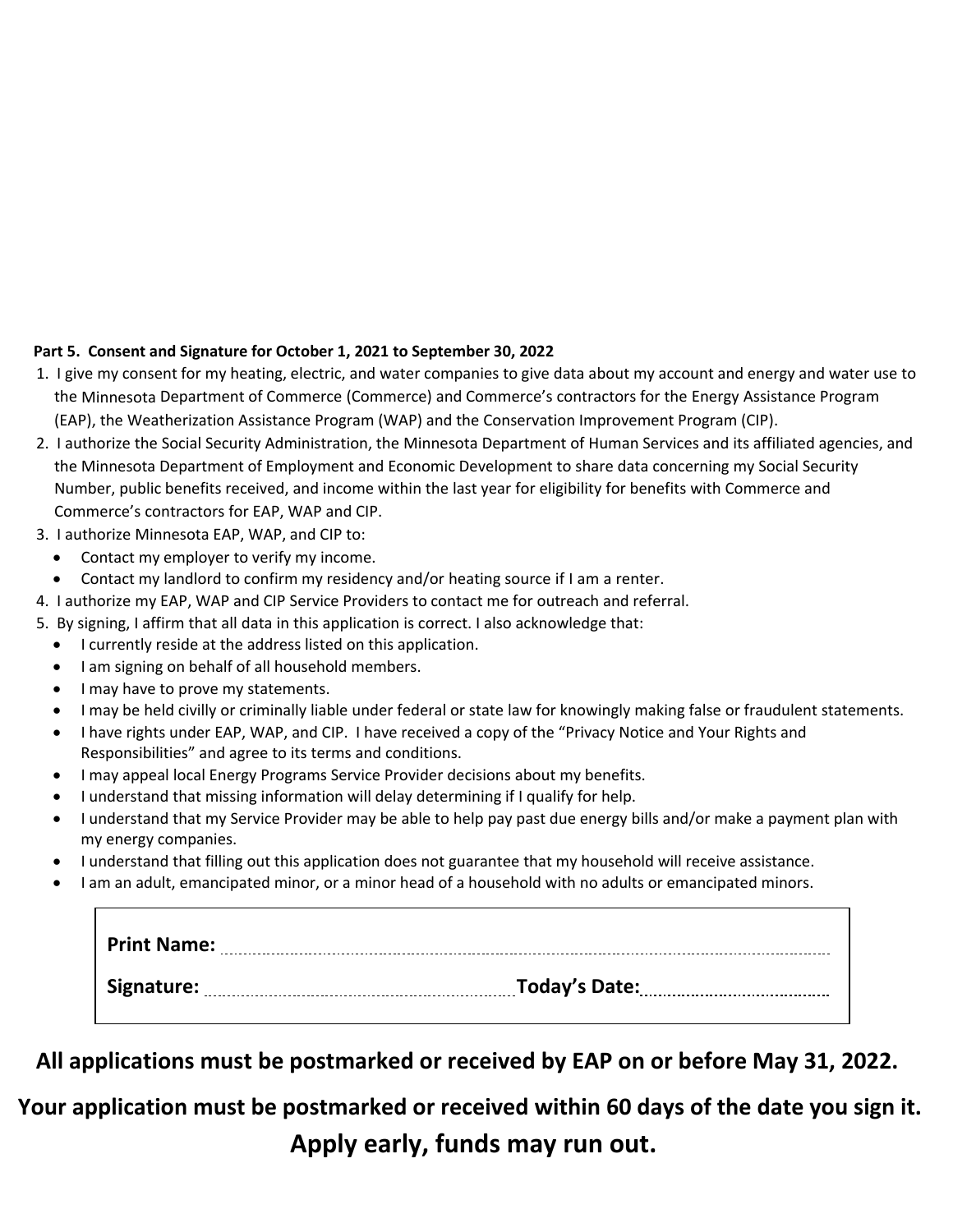# **Privacy Notice and Your Rights and Responsibilities**

## **Privacy Notice**

**Privacy Act Provisions:** Federal and state laws require us to tell you about your rights and responsibilities before we collect and use information about you that is classified as private or confidential. This form provides you with important information that complies with the federal Privacy Act of 1974, 5 U.S.C. § 552a(e)(3) and the Minnesota Government Data Practices Act, Minn. Stat. § 13.04, subd. 2 (also referred to as a Tennessen Warning).

Please read this *Privacy Notice* carefully before completing and signing the *Minnesota Energy Programs Application*, and keep this *Privacy Notice* in your records for future use. This *Privacy Notice* applies to the Energy Assistance Program (EAP), Weatherization Assistance Program (WAP) and Conservation Improvement Program (CIP), also known as Energy Programs.

## **Why do we collect the information on the application?**

We will use your information to research, evaluate and administer the Energy Programs. We need the information:

- To know you from other individuals.
- To see if you qualify for assistance.
- To allow us to get federal or state funds for the assistance you receive.
- To meet federal or state reporting requirements**.**

## **Do you have to give us the information?**

You have the right to not give us the information we ask for.

## **What happens if you give or do not give us information?**

If you give us the information requested on the application, your application will be processed. If you do not give us that information:

- Your application will not be processed.
- You might not receive services.
- You might not receive help with energy bills.
- Your services might be delayed.

We will keep whatever information you give us, whether or not your application is approved.

## **Who may see this information?**

The following persons may receive information contained in your Energy Programs application if: (i) they need access to the application information to do their jobs in connection with the Energy Programs (EAP, WAP, and CIP), or (ii) they are otherwise authorized by federal orstate law to receive it, or (iii) they use the information for reports, to measure outcomes, and for referrals and eligibility purposes:

- Local Energy Programs Service Providers under contract with the Minnesota Department of Commerce (Commerce).
- Community Services Block Grant and Minnesota Community Action Grant Service Providers under contract with Commerce.
- Program auditors as required or permitted by Office of Management and Budget (OMB) guidance.
- Minnesota Departments of Administration, Commerce, Employment and Economic Development, Health, Housing Finance Agency, Human Services, Revenue and MN.IT Services.
- United States Departments of Health and Human Services and Energy.
- Minnesota Public Utilities Commission.
- Minnesota Legislative Auditor.
- Persons so authorized pursuant to court order.
- Your energy companies for affordability and Energy Programs.
- Minnesota Community Action Partnership.
- United States Social Security Administration.
- Other agencies or entities as allowed by federal or state law.

## **Why do we collect Social Security Numbers?**

We use Social Security Numbers in the administration of the Energy Programs (EAP, WAP, and CIP) to assure eligible applicants and their household members receive only allowable benefits. Federal law allows us to require you to disclose your Social Security Number in order to process your application and to prevent, detect and correct fraud and abuse. AUTHORITY: Section 205(c)(2)(C)(i) of the Social Security Act, 42 U.S.C. § 405(c)(2)(C)(i). All applicants (except eligible non-citizens) are required to provide a verifiable Social Security Number in order to process your application.

## **Why do we ask for information about your race?**

This is voluntary information. It is compiled and recorded for statistical purposes only. The program cannot discriminate for reason of race or ethnic background, religion, gender, sexual orientation, or political affiliation.